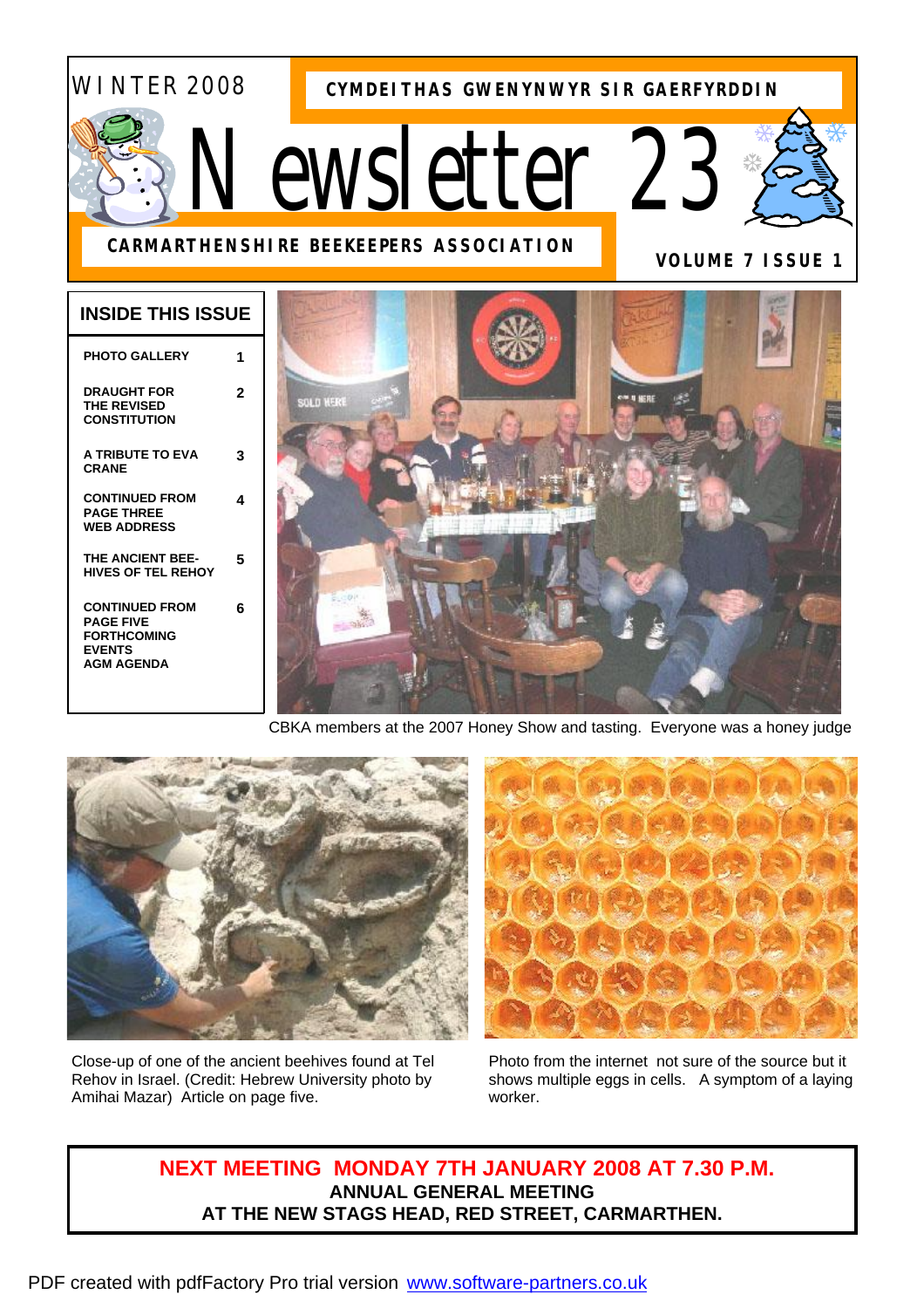# DRAUGHT FOR THE REVISED CONSTITUTION

As far as I know this copy of the Constitution of Carmarthenshire Beekeepers Association is the one that is still being used at present. It is well out of date. The proposal is to update it to be more in keeping with 2008 Please take a few moments to read through and send in your comments. You can vote at the Annual General Meeting on 7th January 2008

Items in red are the alterations and new proposals. The state of the state of the Brian.

Extract from Carmarthenshire Beekeepers Association Annual Report for the year ending  $3<sup>ft</sup>$  December 1951 PROPOSED RULES OF THE CARMARTHENSHIRE BEEKEEPERS ASSOCIATION

#### CYMDEITHAS GWENYNWYR SIR GAERFYDDIN CARMARTHENSHIRE BEEKEEPERS ASSOCIATION CONSTITUTION AND RULES

 $TITLE: -1$ 

 The name of the Association shall be 'The Carmarthenshire Beekeepers' Association, herein referred to as 'The Association.'

OBJECTS: ---

- (a) To encourage, and advance beekeeping in the County in the most recent and scientific principles.
- (b) The promotion of friendly co-operation, and the interchange of knowledge among beekeepers of the County, and other Beekeeping Associations.
- (c) The Council shall hold exhibitions of Bees, Hives, Honey at such times as they may deem suitable in the interest of the Association and its objects. It shall adopt such measures as it believes most conducive to extend and improve a knowledge of Practical Beekeeping, and the most efficient preparation, and use of Bee Produce throughout the County.

CONSTITUTION: ---

The Association shall consist of President, Vice-Presidents, Patrons, Life Members, and Members.

SUBSCRIPTIONS: ---

- (a)Donors of Five Pounds  $(x 50 = £250)$  and upwards shall be Life Members to be elected by the Council, and shall be entitled to the benefits of an Annual Member.
- (b)Annual Subscribers of one guinea (As membership is now £20 a suggested figure  $x 50 = £50$  would be more suitable) or more shall be Vice Presidents.
- (c)Annual subscriptions for members of the Association shall be fixed by the Council, and shall be submitted to the Annual General Meeting for its approval.
- (d)Local Branch subscriptions shall be arranged by each individual branch. All subscriptions shall be payable in advance, and shall become due on the 1<sup>st</sup> of January, in each year, and until such subscriptions be paid, no members shall be entitled to the privileges of the Association.

MANAGEMENT: ---

- (a)The Annual General Meeting shall be held as early as possible in the year, at which there shall be elected a President, Secretary and Treasurer, who shall be ex-officio members of the Council. It shall also elect its Chairman, Vice-Chairman and delegates to the Welsh Beekeepers Association.
- (b) The management of the Association shall be vested in the Council, five to form a Quorum, consisting of the Hon. Secretary, and Treasurer. (DELETE) the Local Secretaries together with one representative from each branch for the first fifteen members, or part of fifteen, and an additional one for each succeeding fifteen members, or part thereof. and (ADD) Chairman and at least another two committee members.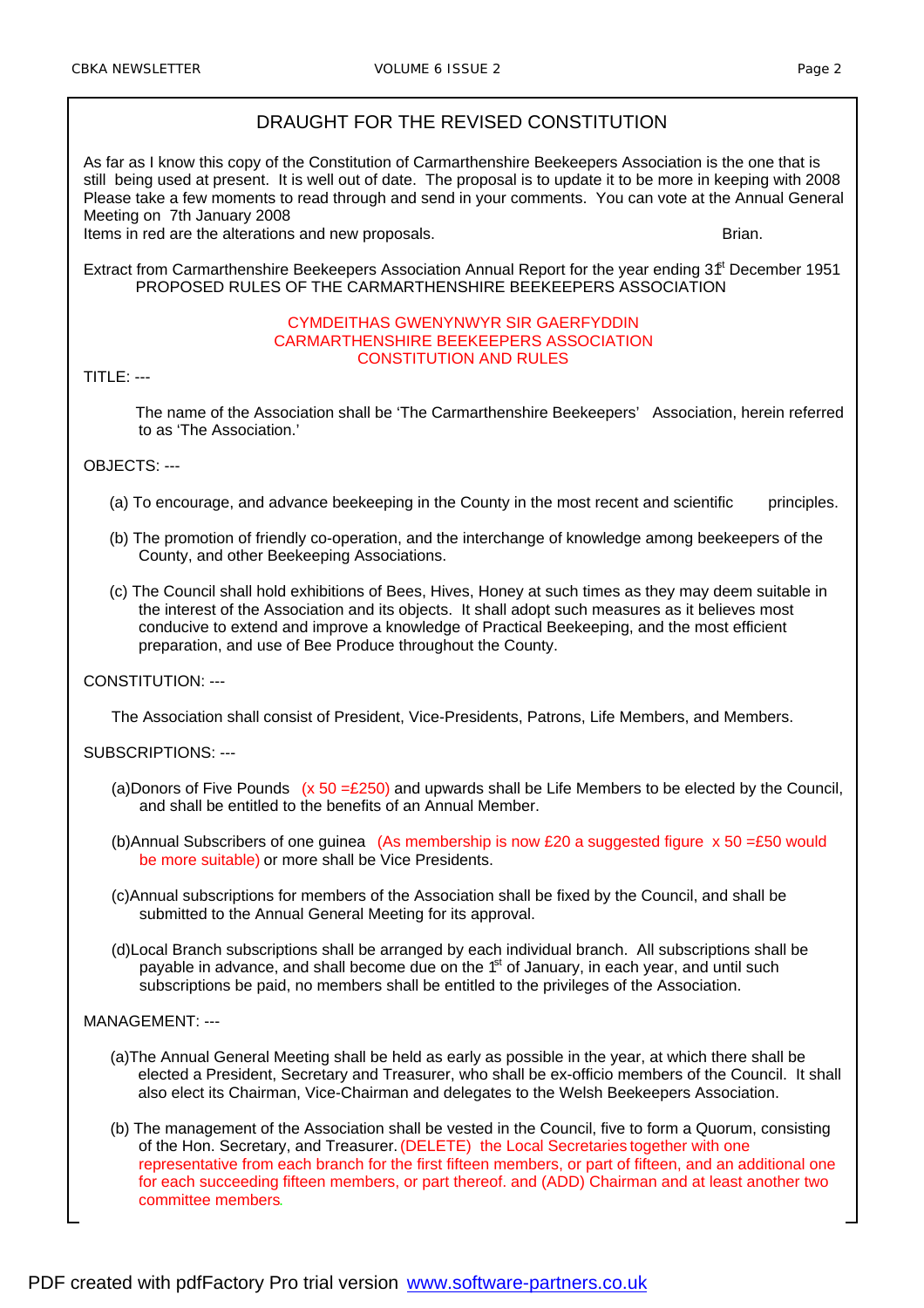- (b)The Council shall submit an Annual Report and Statement of Accounts to the Annual General Meeting, and the Secretary shall cause a copy thereof to be sent to each member of the Association, together with the Agenda of the business to be transacted at the Annual General Meeting including any proposed alteration of the Rules at least six days prior to such meeting.
- (c)The Council shall be responsible for the policy, conduct and management of the Association, and shall control the Association's Finances, Insurances and Affiliations. It shall maintain its active cooperation with the Carmarthenshire Local Education Authority. It shall also co-operate with the Carmarthenshire Agricultural Executive Committee (Substitute Welsh Assembly) in carrying out the provisions of the Foul Brood Diseases of Bees Order, 1942.
- (d)The Council shall meet at least three times in a year, and at such times as may be deemed necessary by the Chairman and Secretary. The travelling expenses of Council Members, or any Sub-Committee appointed by the Council, shall be paid by the Association, if claimed. It shall not exceed bus, or third class railway fare.
- (e)All propositions at any meeting shall be disposed of by a show of hands, but a ballot may be demanded by any three members present.

GENERAL: ---

(a)All monies and effects shall be the property of the Carmarthenshire Beekeepers Association.

(b)The Council shall be empowered to decline the application of any person for membership.

(c)The Council's decision on all matters shall be final, and binding.

# A TRIBUTE TO EVA CRANE

Authority on beekeeping who founded the International Bee Research Association and advised on practices worldwide

Eva Crane was a towering figure in the field of beekeeping, one of its most knowledgeable practitioners and prolific historians, and a powerful champion of bees as a scientific subject. Her career in the field began when she was given a hive as a wedding present in 1942; she became interested not in the bees themselves but in, as she put it, "how they worked. . . how different peoples have kept bees, which bees and why, and why they keep them in the hives they do".

Unable to find anything much of use in the way of articles she became a member and secretary of the British Beekeepers Association research subcommittee, and in 1949 founded the Bee Research Association (a charity, renamed the International Bee Research Association in 1976). She was its director until she retired in 1984, by which time it had become a key resource in bee research, primarily through its journals.

Crane never lost her hunger for "exciting bee things", travelling all over the world in search of them, and she produced numerous books admired for their encyclopaedic and authoritative treatment of their subject matter.

Ethel Eva Widdowson was born in 1912 and grew up in Dulwich. She was educated at Sydenham Secondary School in Kent and King's College London, where she read maths, one of only two women. After completing her degree two years later she took



an MSc in quantum mechanics, and was awarded a PhD in nuclear physics from London University in 1938. She was appointed lecturer in physics at the University of Sheffield in 1941.

Crane was keen to draw attention to the very great potential of beekeeping in the tropics, and from the beginning her research association, whose mission is to "increase awareness of the vital role of bees in the environment and to encourage the use of bees as wealth creators", was international in outlook.

Crane became editor of the nontechnical magazine Bee World in 1949 and expanded its content to include summaries of scientific papers and books relevant to the science of bees and beekeeping. When it became clear that an entirely new platform for such content was desirable she founded The Journal of Apicultural Research. In 1950 she also founded Apicultural Abstracts, which aimed to give a complete survey of research and technical developments concerning all bees and bee-related subjects.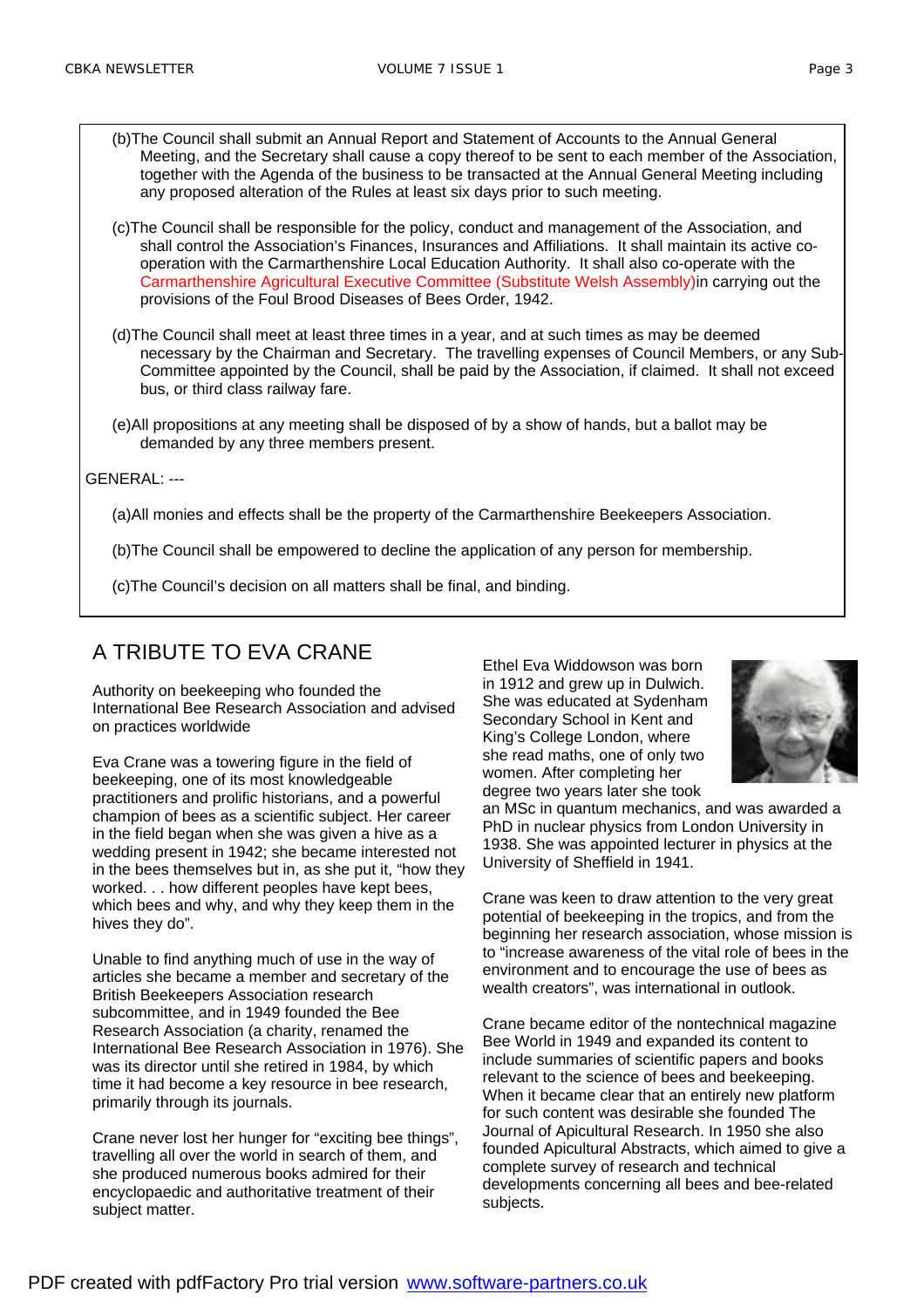Crane began to travel all over the world, lecturing and advising governments on beekeeping practices (but, by her own account, learning much more than she taught). She visited, among many countries, Vietnam, Nepal, Uganda, Egypt, Malaysia and Russia, observing along the way that "this curious passion for a small insect can transcend barriers of politics, race and language, and bring strangers together as friends". Her many discoveries included, in the Upper Indus Valley in Pakistan, the use of horizontal hives

exactly like ones discovered in excavations of Ancient Greece.

By the early 1960s the association was communicating with more than 400 research institutes worldwide, and producing material exported to 80 countries. Crane was an impressive figurehead who, as one journalist observed, could "quote Herodotus or apicultural research figures with equal ease". After an appeal in 1961 for £25,000 the association was moved in 1966 from Crane's house to new headquarters in Chalfont St Peter. In 1985 it was moved again, to Cardiff.

Crane established the Eva Crane Trust to advance the science of apiology and encourage bee research for the public benefit, and the Eva Crane Library, now held at the National Library of Wales at Aberystwyth, holds about 60,000 scientific papers and a unique collection of 130 different bee journals, many of them dating back to their first issues in the 19th century and in some cases representing the only complete sets in existence.

Crane was fanatical about accuracy and contributed more than once to discussions in The Times (adding in a letter of 1953 that "A most intriguing report has come, via Argentina, of a new wartime use for bees – it is stated that the Japanese used them as messengers for carrying microscopic documents across Russian lines. How this was done I have not been able to discover: it is possible in theory but would present many difficulties in practice").



Crane produced more than 180 scientific papers, articles and books on bees, honey and beekeeping; her books include Honey: a Comprehensive Survey (1975), A Book of Honey (1980), The Archaeology of Beekeeping (1983), Bees and Beekeeping: Science, Practice and World Resources(1990) , The World History of Beekeeping and Honey Hunting (1999) and, a book about her travels, Making a Bee-Line (2003).

They embrace all eras and peoples, from Aristotle, who wrote that honey "falls from the air principally at the rising of the stars and when a rainbow rests upon the earth", to Arthur Dobbs of Carrickfergus, Co Antrim, who discovered the important role bees play in pollination, to the British troops in East Africa who left trip wires in the jungle so that log hives of bees would fall on the Germans.

In 1986 Crane was made the honorary life president of the International Bee Research Association, and the same year she was appointed OBE.

Crane's husband died in 1978.

Eva Crane, OBE, authority on beekeeping, was born on June 12, 1912. She died on September 6, 2007, aged 95

From The Times Online September 15, 2007



Views expressed in this newsletter are not necessarily those of the Carmarthenshire Beekeepers Association's committee. Whilst every effort is taken in compiling the contents to ensure they are correct and accurate the club assumes no responsibility for any effect from errors or omissions. Editor / Hon. Sec. Carmarthenshire Beekeepers Association BRIAN JONES CWMBURRY HONEY FARM , FERRYSIDE, CARMARTHENSHIRE TEL: 01267 267318 Email: [beegeejay2003@yahoo.co.uk](mailto:beegeejay2003@yahoo.co.uk)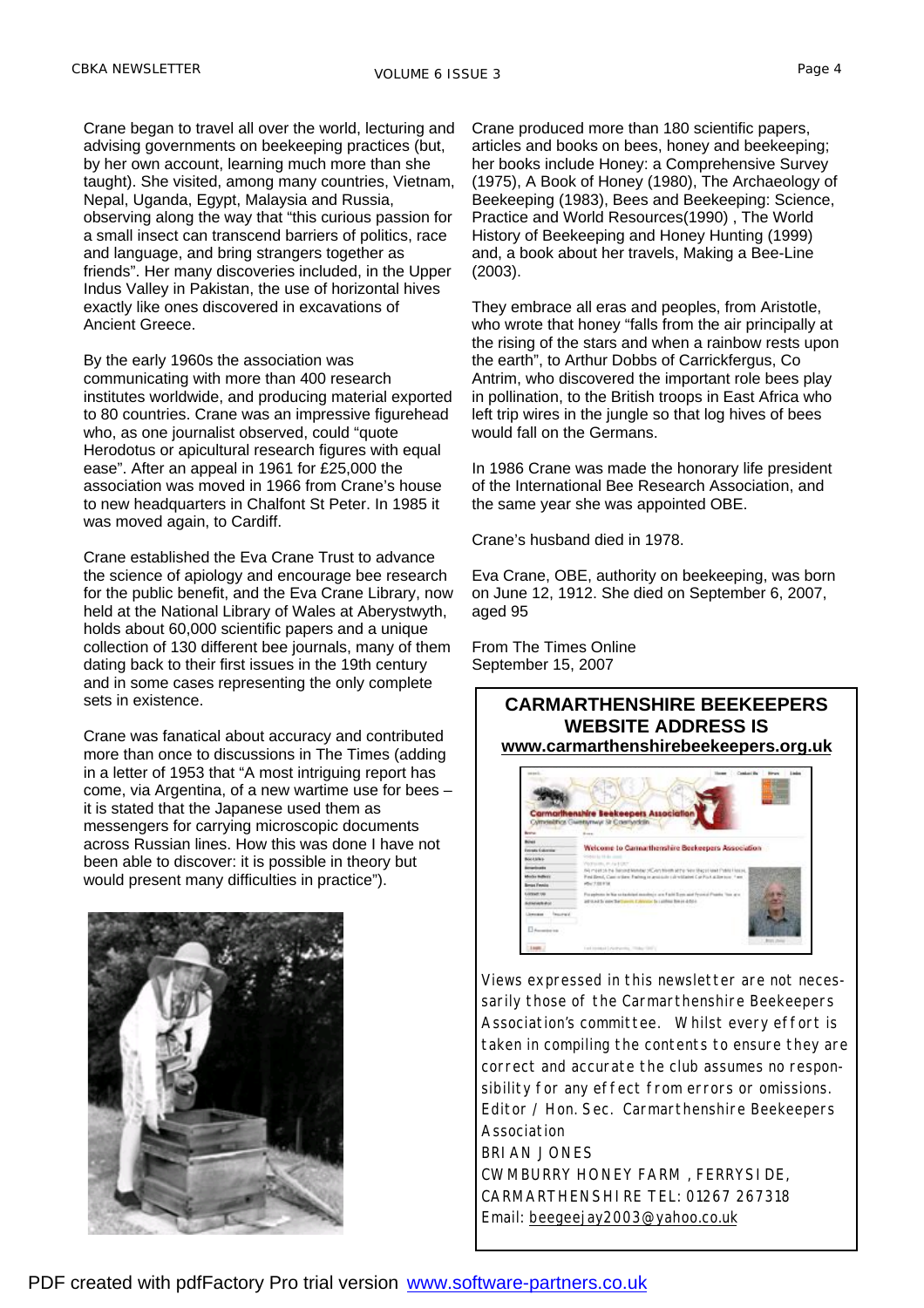### **Archeologists find 3,000-year-old beehives in ancient city's ruins in Northern Israel. Article by the Associated Press**

Archeologists digging in northern Israel have discovered evidence of a 3,000-year-old beekeeping industry, including remnants of ancient honeycombs, beeswax and what they believe are the oldest intact beehives ever found.

The findings in the ruins of the city of Rehov include 30 intact hives dating to around 900 B.C.E., archaeologist Amihai Mazar of the Hebrew University of Jerusalem told The Associated Press. He sad it offers unique evidence that an advanced honey industry existed in the Holy Land at the time of the Bible.

Beekeeping was widely practiced in the ancient world, where honey used for medicinal and religious purposes as well as for food, and beeswax was used to make molds for metal and to create surfaces to write on. While portrayals of bees and beekeeping are known in ancient artwork, nothing similar to the Rehov hives has ever been found before, Mazar said.

The beehives, made of straw and unbaked clay, have a hole at one end to allow the bees in and out and a lid on the other end to allow beekeepers access to the honeycombs inside. They were found in orderly rows, three high, in a room that could have accommodated around 100 hives, Mazar said.

The Bible repeatedly refers to Israel as a land of milk and honey, but that's believed to refer to honey made from dates and figs - there is no mention of honeybee cultivation. But the new find shows that the Holy Land was home to a highly developed beekeeping industry nearly 3,000 years ago.

"You can tell that this was an organized industry, part of an organized economy, in an ultra-organized city," Mazar said.

At the time the beehives were in use, Mazar believes Rehov had around 2,000 residents, a mix of Israelites, Canaanites and others.

Ezra Marcus, an expert on the ancient Mediterranean world at Haifa University, said the finding was a unique glimpse into ancient beekeeping. Marcus was not involved in the Rehov excavation. "We have seen depictions of beekeeping in texts and ancient art from the Near East, but this is the first time we've been able to actually feel and see the industry," Marcus said.

The finding is especially unique, Marcus said, because of its location in the middle of a thriving city a strange place for thousands of bees. "This might have been because the city's ruler

wanted the industry under his control," Marcus said, or because the beekeeping industry was linked to

residents' religious practices, as might be indicated by an altar decorated with fertility figurines that archaeologists found alongside the hives.

ScienceDaily (Sep. 5, 2007) — Archaeological proof of the Biblical description of Israel really as "the land of milk and honey" (or at least the latter) has been uncovered by researchers from the Hebrew University of Jerusalem Institute of Archaeology.

Amihai Mazar, Eleazar L. Sukenik Professor of Archaeology at the Hebrew University, revealed that the first apiary (beehive colony) dating from the Biblical period has been found in excavations he directed this summer at Tel Rehov in Israel's Beth Shean Valley. This is the earliest apiary to be revealed to date in an archaeological excavation anywhere in the ancient Near East, said Prof. Mazar. It dates from the 10th to early 9th centuries B.C.E.

Tel Rehov is believed to have been one of the most important cities of Israel during the Israelite monarchy. The beehives there were found in the center of a built-up area there that has been excavated since 1997 by Dr. Nava Panitz-Cohen of the Hebrew University. Three rows of beehives were found in the apiary, containing more than 30 hives. It is estimated, however, based on excavations to date, that in all the total area would have contained some 100 beehives.

Each row contained at least three tiers of hives, each of which is a cylinder composed of unbaked clay and dry straw, around 80 centimeters long and 40 centimeters in diameter.

One end of the cylinder was closed and had a small hole in it, which allowed for the entry and exit of the bees. The opposite end was covered with a clay lid that could be removed when the beekeeper extracted the honeycombs. Experienced beekeepers and scholars who visited the site estimated that as much as half a ton of honey could be culled each year from these hives.

Prof. Mazar emphasizes the uniqueness of this latest find by pointing out that actual beehives have never been discovered at any site in the ancient Near East. While fired ceramic vessels that served as beehives are known in the Hellenistic and Roman periods, none were found in situ, and beekeeping on an industrial level such as the apiary at Tel Rehov is hitherto unknown in the archaeological record. Pictorial depictions of apiaries are known from Pharaonic Egypt, showing extraction of honey from stacked cylinders which are very similar to those found at Tel Rehov.

Cylindrical clay beehives placed in horizontal rows, similar to those found at Tel Rehov, are well-known in numerous contemporary traditional cultures in Arab villages in Israel, as well as throughout the